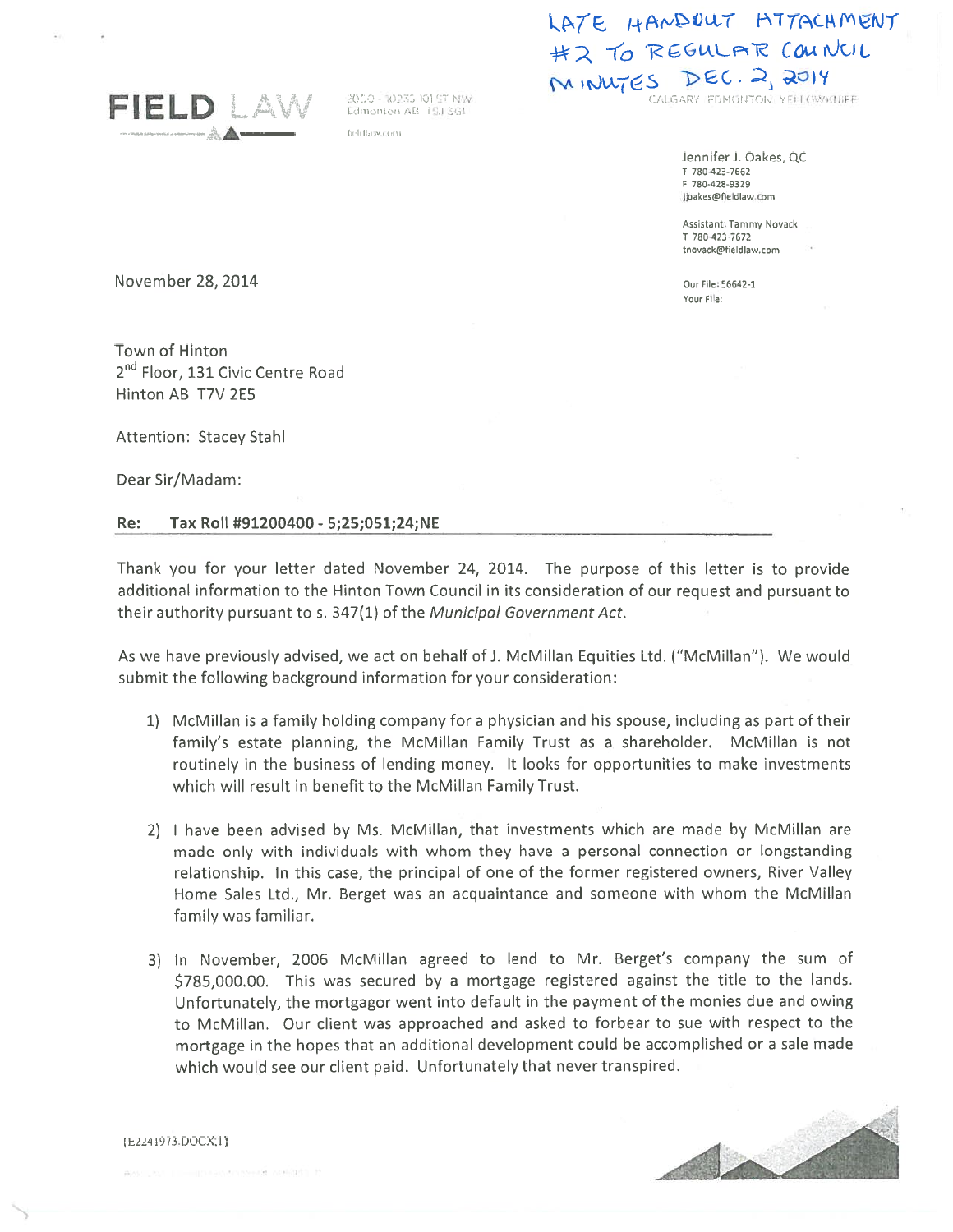- 4) After waiting for some significant time, to see if another opportunity would arise, our clients were advised that in fact there didn't seem to be any hope for further development of these lands by the mortgagor, <sup>g</sup>iven that at that time there were other parties claiming an interest in the land including Revenue Canada.
- 5) During all of this time, our clients were not aware that the property taxes were in arrears.
- 6) It was at this point that they sought legal advice and <sup>a</sup> foreclosure action was commenced. The Statement of Claim was filed in April 2013 and the foreclosure proceeded to an eventual sale to McMillan which Order was registered on September 30, 2014. Our client was aware from the inception of the action that the taxes were then in arrears and requested the cooperation of the Town of Hinton which was provided, to be patient so that our client could continue to enforce its remedies with respec<sup>t</sup> to the land. There were some issues with respec<sup>t</sup> to enforcement of the mortgage, but these were eventually overcome, and our client was appreciative of the position taken by the Town.
- 7) The property taxes with respec<sup>t</sup> to this property have, pursuan<sup>t</sup> to the statement that we received dated October 22, 2014, been outstanding since 2007. It would appear that no payments were made by the previous owner(s) from <sup>2007</sup> to date. In <sup>2009</sup> the statement shows "tax recovery listing" charges, and <sup>a</sup> tax notification was registered in 2009. In <sup>2011</sup> <sup>a</sup> further tax notification was registered but no further steps were taken and no payments were made. Had the Town of Hinton proceeded with respec<sup>t</sup> to <sup>a</sup> tax sale, our clients would have become aware of the seriousness of the arrears well in advance of 2013. Having said that clearly the Town of Hinton agree<sup>d</sup> not to take any further steps at our reques<sup>t</sup> from the time of our involvement in 2013.
- 8) Our client advises they have never received any notice as contemplated by the tax sale process pursuan<sup>t</sup> to the Municipal Government Act relating to the tax notification in either 2009 or 2011 which process appears to be mandatory.
- 9) Our client has not ye<sup>t</sup> assessed fully its losses with respec<sup>t</sup> to this matter. That will not be known until such time as the property is sold, but it has suffered <sup>a</sup> loss.
- 10) The Hinton Town Council has the authority to cancel or reduce tax arrears where the "Council considers it equitable to do so".

Our position is that in these circumstances, it is fair and equitable for the Council to consider <sup>a</sup> reduction in the penalties that were imposed between <sup>2007</sup> and 2013. Our client has agree<sup>d</sup> to accep<sup>t</sup> responsibility with respec<sup>t</sup> to penalties from the commencement of their action and their knowledge of the tax arrears and of course for all arrears of actual taxes. The parties that were in default with respec<sup>t</sup> to their obligations were Aacropolis Homes Ltd. and River Valley Home Sales Ltd. Our client, in enforcing its remedies and acknowledging the responsibility that they took on in <sup>2013</sup>



Page 2

{E224I73.DOCX;1)

fieldlaw.com